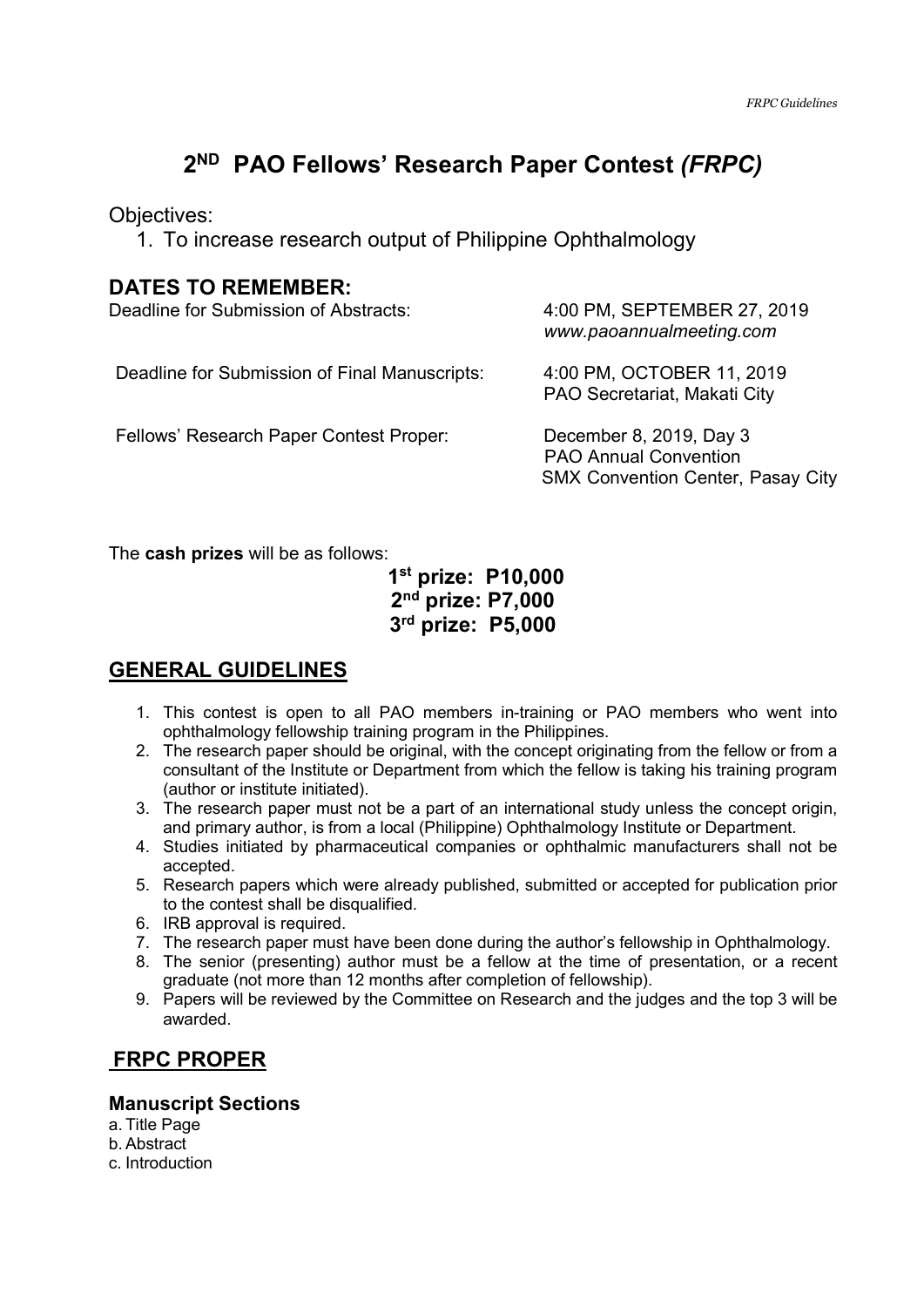- d. Methods
- e. Results
- f. Discussion
- g. Conclusion
- h. References
- i. Tables
- j. Illustrations (Figures)
- k. Units of Measurement
- i. Abbreviations and Symbols

#### **Manuscript Preparation**

- 1. Preparation of the manuscript shall be based on the *"Uniform Requirements for Manuscripts Submitted to Biomedical Journals: Manuscript Preparation and*  **Submission"** established by the International Committee of Medical Journal Editors (http://www.icmje.org/manuscript\_1prepare.html)
- 2. The manuscripts must be typewritten, Times New Roman, font size 12, double spaced, in 8.5 X 13 inches legal paper with 1.5 inch margins on each side. Page numbers must be located at the right lower corner of each page *(page x of y)*.
- 3. References are to be properly appended. You may refer to *"Uniform Requirements for Manuscripts Submitted to Biomedical Journals: References"* **(**http://www.icmje.org/references\_1print.html**)**
- 4. Disclosures of funding sources or any conflicts of interest must be mentioned in the manuscript and at the start of the oral presentation (http://www.icmje.org/ethical\_4conflicts.html). Please be guided using the ICJME uniform disclosure form (http://www.icmje.org/coi\_disclosure.pdf)
- 5. Authorship and contributorship must be mentioned using guidelines from Uniform Requirements for Manuscripts Submitted to Biomedical Journals: Ethical Considerations in the Conduct and Reporting of Research: Authorship and Contributorship (http://www.icmje.org/ethical\_1author.html).
- 6. For the contest proper, the identity of the authors and institutions (including logos and acronyms) should not be mentioned or included in any part of the manuscript or slides.

### **MANUSCRIPT AND ABSTRACT REQUIREMENTS**

Eight (8) copies of the **manuscript** plus one (1) CD or DVD of the full manuscript *(with minimum of 6 keywords)* should be submitted.

**For the FRPC**: Four (4) copies of the full manuscript **WITHOUT** the names of the authors & institutions and three (3) copies of the abstract **WITHOUT** the names of authors & institutions.

**For the PJO**: Four (4) copies of the full manuscript **WITH** the names of the authors and institutions and three (3) copies of the abstract **WITH** the names of authors and institutions.

**Signed Copyright Transfer** to the Philippine Journal of Ophthalmology (PJO) should be provided, otherwise advised through writing.

A hard copy and CD or DVD will be submitted to the Philippine Journal of Ophthalmology for possible submission for publication. These may be returned for revision. The PJO will also screen the papers for possible publication after the contest has concluded. If the paper is chosen for publication, the author will be notified.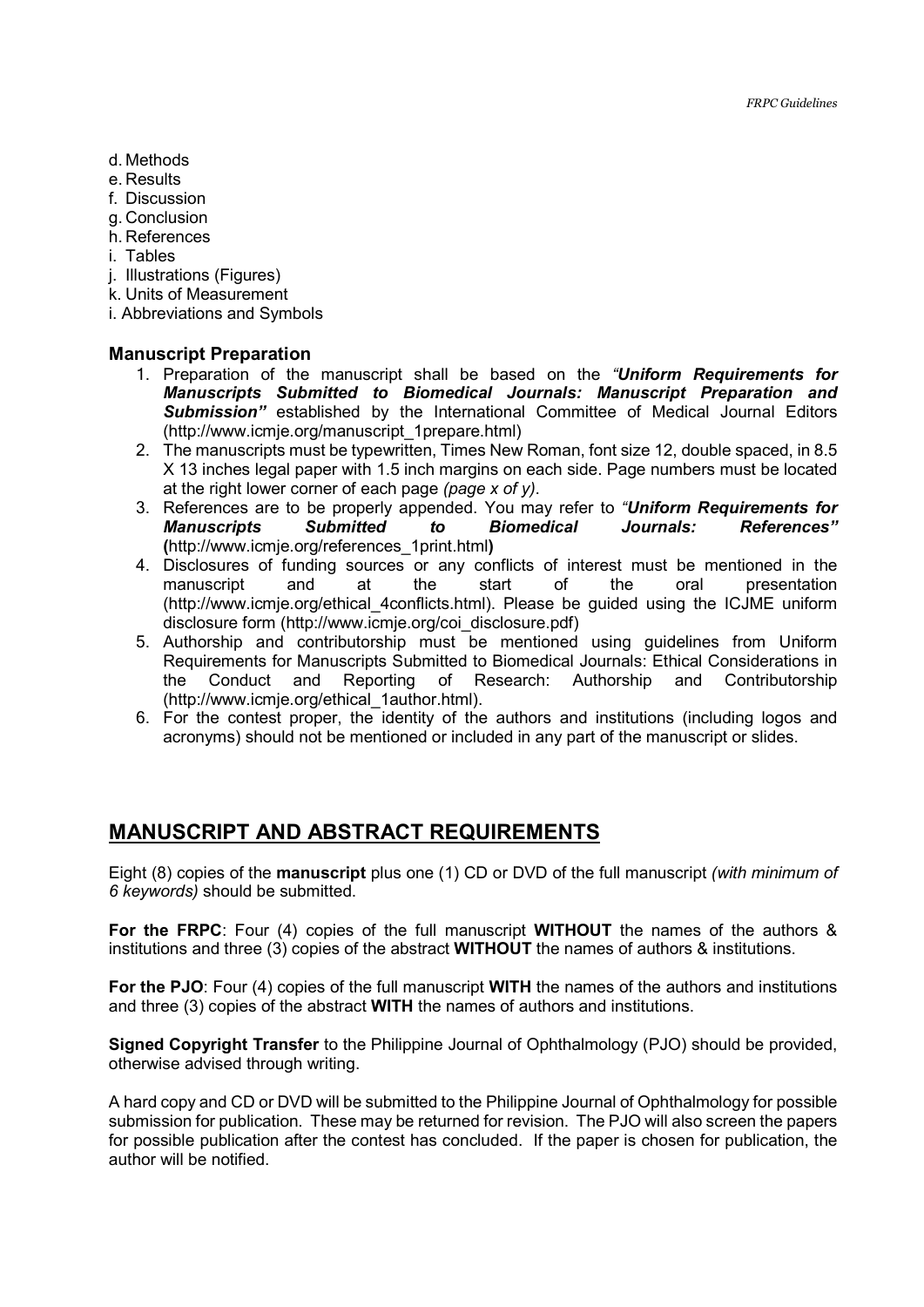#### **SCREENING**

When the final manuscripts are submitted, they will be forwarded to the judges who will score and choose the *top 3 papers.* **Only papers submitted on or before the deadline shall be accepted.**  All papers should satisfy the criteria for acceptance as determined by the screening committee.

### **BOARD OF JUDGES**

The Chairman of the Fellows' Research Paper Contest will appoint 3 Board of Judges. The Board of Judges will be composed of one Head Judge and two members for each category. The Head Judges should be ophthalmologists with a background in research or academics or evidence-based medicine. Members may or may not be ophthalmologists, but should be "scientists" with a background in research or academics.

Accepted manuscripts will undergo pre-judging by the board of judges. The top 7 papers will be chosen for oral presentation during the PAO annual meeting. Authors of the top papers will be informed two weeks before the day of presentation.

Please note that all research paper entries will be required to submit hard copies and a digital copy (CD/DVD) of the manuscript for submission to the PJO for consideration for publication. Please use PJO manuscript guidelines. (Pls. check PAO website for more details.)

#### **GRADING AND AWARDING SYSTEM**

The general criteria for judging as follows:

#### **I. Written Report (85%)**  1. Literature Review 6% 2. Significance and Relevance 10% 3. Statement of Objectives 6% 4. Methodology: Subjects and Design 15% (Consider sample size) 5. Presentation of Results *(tables,graphs,figures,etc.)* 10% 6. Statistical Analysis 10% 7. Discussion/Interpretation of Data 15% 8. Conclusion and Recommendations 6% 9. Type of study (level of evidence) 10% **II. Oral Presentation (15%)**  1. Delivery 5% 2. Slides & Video / Poster 6% 3. Question and Answer 5%

#### **III. Deductions:**

1. A 5% deduction will be given to papers whose FRPC manuscripts or slides bear any identities of the authors or institutions (including logos and acronyms).

2. When a presenter goes beyond the allotted time of 8 minutes, a 5% deduction from the total score will be given for every minute over the allotted time.